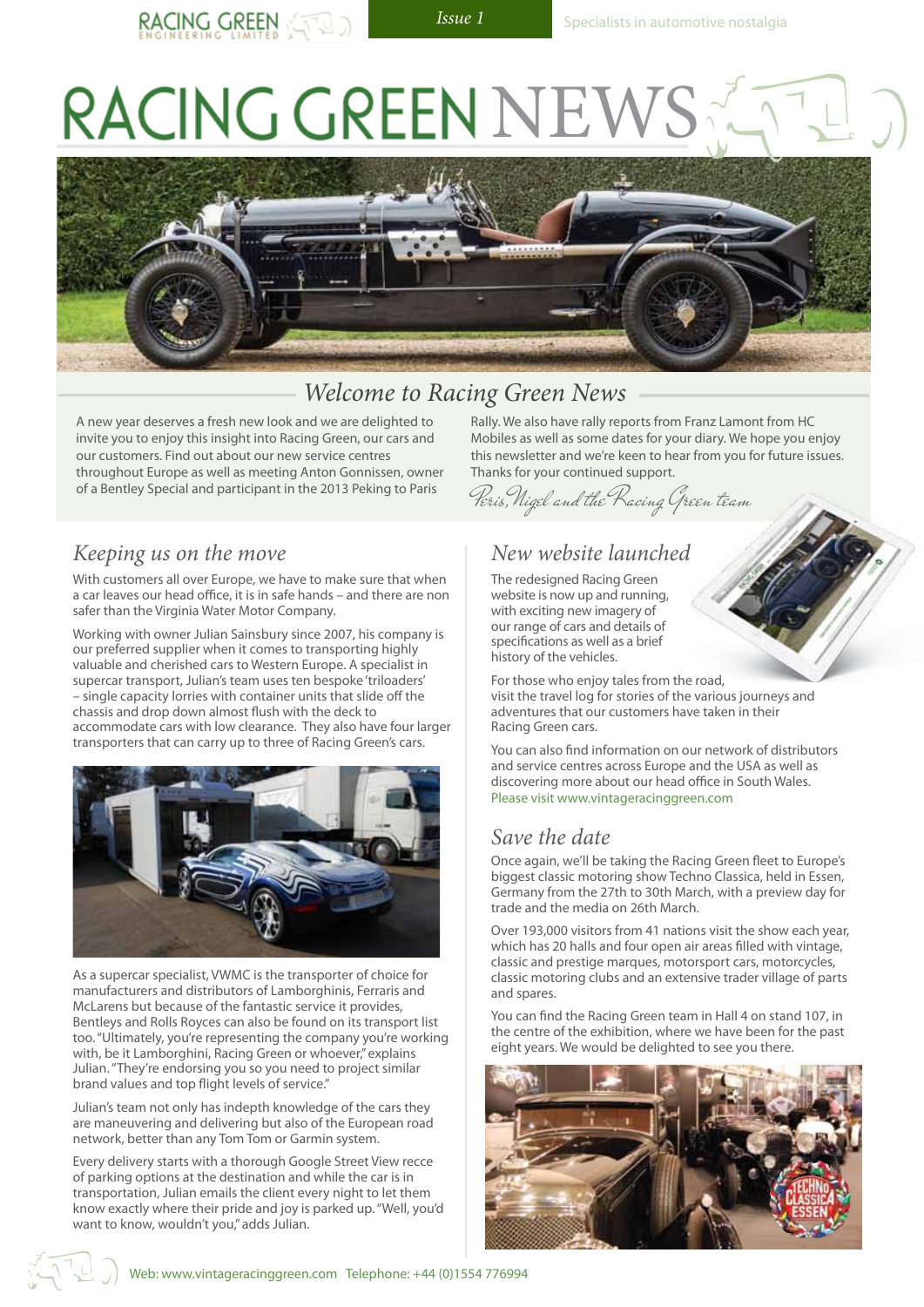

For Belgian Anton Gonnissen, it was love at first sight when he saw Racing Green's Bentley Special Speed 8 at Techno Classica in Essen, Germany in 2011. Since then he has taken his new love and his greatest love – his wife Inge and undertaken what is said to be the World's greatest motoring challenge, the Peking to Paris Rally. Anton gives us an insight into this new motoring passion.



I was charmed by the Speed 8's looks and just had to have it. My interest went from 0-100 in a second, it was that fast. It was love at first sight, serious stuff! For me, a Bentley has beauty, elegance and seriousness.

After competing in the Paris Dakar Rally three times and taking part in various endurance rallies on motorcycles, I decided to put the Bentley, my first car of this kind, to the ultimate test – and there is no bigger test than the Peking to Paris Rally.

*I was looking for an event that my wife and I could take part in together but I wanted something to challenge both us and the car. As soon as I discovered the Peking to Paris I knew that was the event that we would tackle.*

Organised by the Endurance Rally Organisation (ERA), the Peking to Paris Rally takes place over 33 days, starting from the Great Wall of China in Beijing and driving through Mongolia and the Gobi Desert as well as Russia, Ukraine, Slovenia, Austria, Switzerland and finishing in the heart of Paris, France. More than 100 cars from various eras and manufacturers, representing 26 countries, started the event, with around 85 vehicles covering around 12,250km to the finish line.

With no preparation other than gathering a box of tools and a day's lesson on map reading and how to use the GPS system, we set off on our marvelous adventure.

Mongolia without question was the greatest challenge. There was only one way in and one way out. We enjoyed as drivers finding that route and pulling each other out. I've seen a lot of things in my life and been across the globe, through Africa for example, but Mongolia was very beautiful. There were areas we passed that were clearly untouched by man, no signs of past campfires even.

As stunning as it was, it also went from minus four to over 40 degrees each day, which was physically challenging given the terrain we were driving across.

The biggest concern you have during the rally is the car but with the Bentley Special we had no worries. Yes there were minor jobs that had to be done on the car that I wasn't expecting. I soon realised I was not prepared to look after the mechanical issues but the beauty of these cars is the logical approach to their build and the practical methods used to repair them. I came to enjoy the two hours I spent at the end of each driving day, checking the car over to make sure it was ready for the next. It gave me a sublime satisfaction in completing and fixing each task.Now I can manage the basics but I still rely on Racing Green in South Wales to keep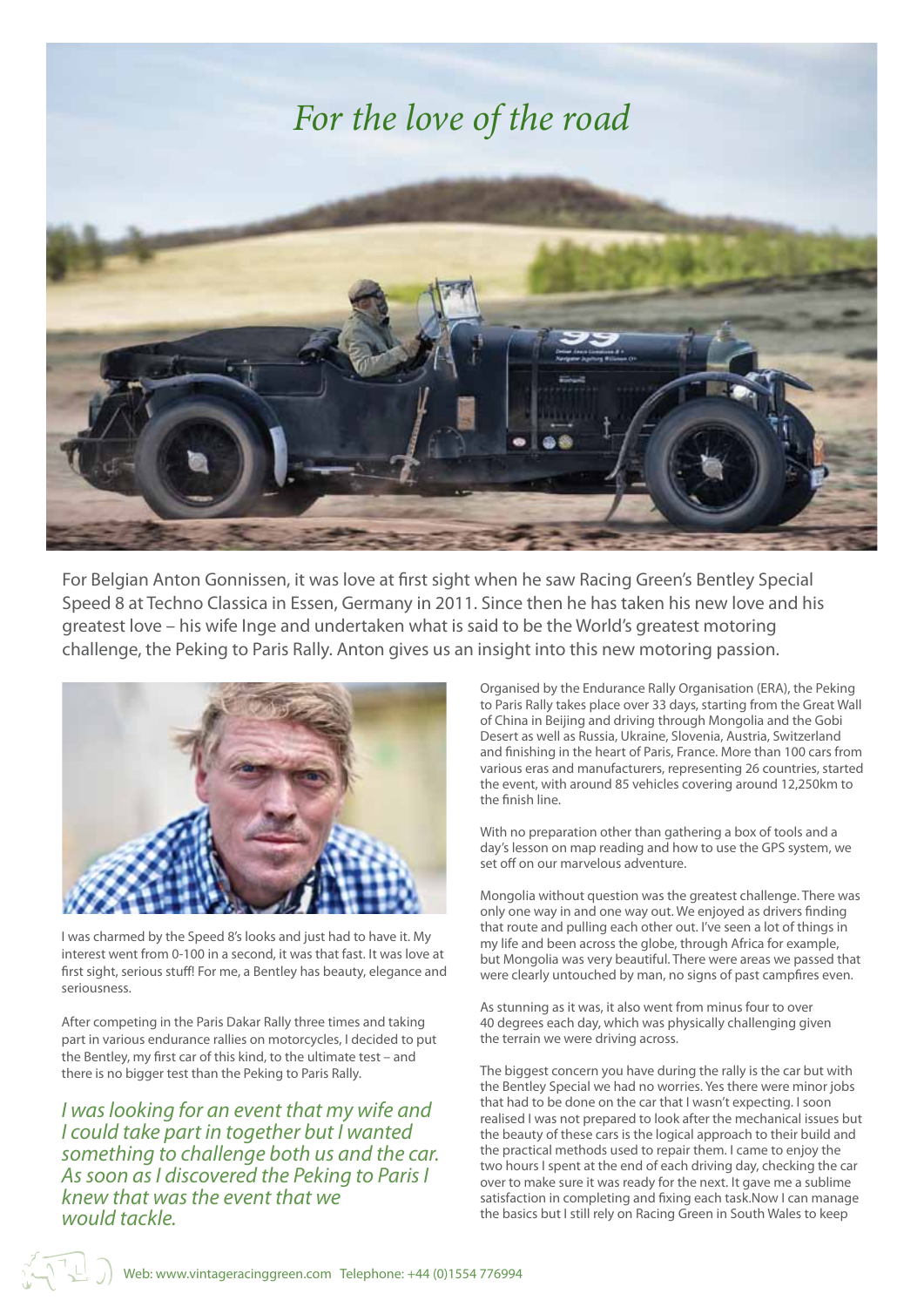the car in its original state, happily making regular trips to the workshops and enjoying the Welsh hospitality.

There is excellent camaraderie with the other participants on the rally, all of who have entered for their own reasons. It's mildly competitive but it's more about 200 people with their noses pointing in the same direction.

The reception at the various towns and cities is amazing. Rural and urban people love you, even the noise. They greet you in a way they would not with a modern car. When we stop off, people come out to meet us and we are reluctant to pull away but always smiling because of the people's reaction to the car.

Inge and I finished in tenth place in our class but in our minds we won. My favourite part of the whole experience was being able to share the journey and car with my wife. Driving through these amazing places with the roof down so you can smell as well as see the environment you are in and feel apart of the outside is fantastic.

Since the Peking to Paris, we have further adventures planned with Benny, that's what we call our Bentley. We are taking part in the ERA's Road to Mandalay Rally in February 2015, which takes in Thailand and Burma, and our own adventure, taking the car from Belgium to New York and across the USA to San Francisco.

If you are thinking of undertaking an event such as the Peking to Paris, my advice would be don't hesitate and to just go for it. Pick a good car (like mine) and a great partner (like mine – but she's taken), pay your fees so there is no backing out and do it. You'll never regret it!

For more information on the Peking to Paris Rally, visit www.endurorally.com



#### *Stateside Success for Racing Green Trio*

Three Racing Green Bentleys took part in the 2013 Tour Americal, covering 4,200km from New York to Miami all without using a single strip of US Highways.



The cars, which comprised a pair of Alpines and a Speed 8, driven by Franz Lamot, completed the tour without a single mechanical complaint. Franz of course, owns HC Mobiles, Racing Green's Belgium outpost and international rally support specialists, so while participating himself, the team from HC Mobiles was on hand to offer their full support to his fellow drivers.



160 Belgium classics took part in the non-competitive tourist rally, with the cars receiving a warm welcome along the route from New York to the sunshine of Florida.

Elsewhere, Franz enjoyed a class win, again in the Speed 8 in the National Classic Rally from Pisa to St. Tropez in May. Franz's win was the first in a new class, which has been derived especially for cars like the Racing Greens that find themselves caught between being too new for the pre-war classes but too old to compete against faster classic machinery.